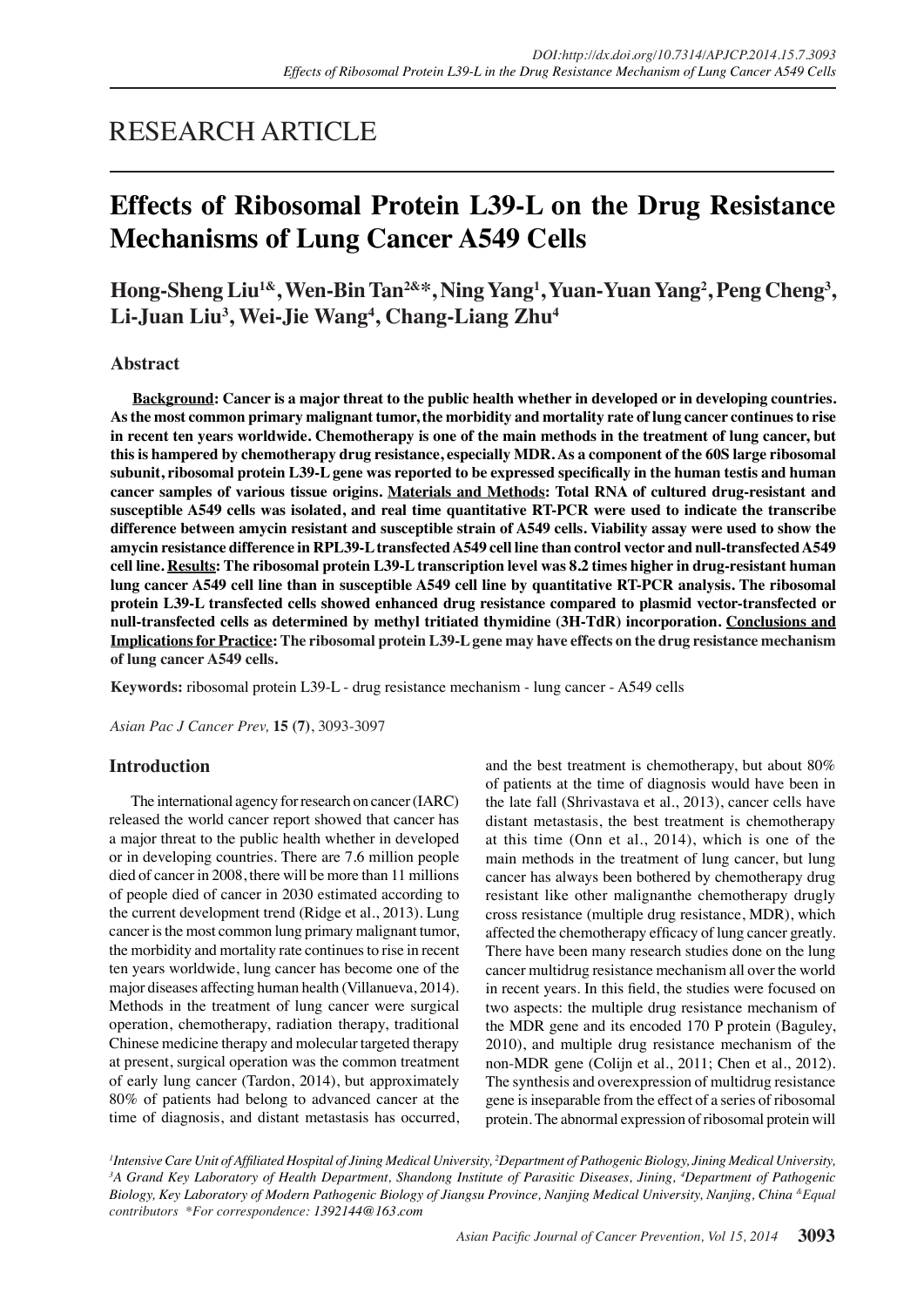#### *Hong-Sheng Liu et al*

affect ribosome's function, which lead to various diseases, such as cancer, autoimmune diseases, metabolic diseases, etc. Previous studies of our research group revealed that the lung cancer cell A549 adriamycin resistant strain has a high expression level of a series of ribosomal proteins, such as RPL39.

Ribosomal protein L39 is a component of the 60S large ribosomal subunit (Lin et al., 1984; Otsuka et al., 1996). It has been reported the mutant cells lacking RPL39-L display decreased translation accuracy, and RPL39 homology is depressed in a variety of cancer cells (Nadano et al., 2002). But the correlation between the function of RPL39-L and cancer cell drug resistance has not been reported to date. In the present study, we utilized Real-time quantitative RT-PCR to clone a cDNA partial sequence of ribosomal protein L39-L, and real time quantitative RT-PCR indicated that this gene is transcribed to a greater extent in the amycin resistant strain than in the susceptible strain of A549 cells. Viability assay showed the enhanced amycin resistance in RPL39-L transfected A549 cell line than control vector and null-transfected A549 cell line.

#### **Materials and Methods**

#### *Cell culture experiments*

Human adenocarcinoma cell line A549 (ATCC, CCL-185) was cultured in RPMI-1640 medium (DMEM, Invitrogene, Carlsbad, U.S.A) with 15% fetal bovine Serum (PAA, Pasching, Austria), 100 U/ml streptomycin and 100 U/ml penicillin (Invitrogen) at 37℃ in a humidified 5%  $\mathrm{CO}_2$  atmosphere. Cultures of cells were harvested at 80% confluence 24 hours before stimulation, counted and seeded in six well plates at a density of 30,000 cells per ml. The drug-resistant human lung cancer A549 cell line has been selected from a susceptible A549 cell line, and the resistance has been maintained by treatment with amycin at  $LC_{50}$  of each generation. The  $LC_{50}$  of drugresistant human lung cancer A549 cell line (abbreviated for DR1 strain) is 0.205 μg/ml, 82-fold greater than that in the susceptible strain (0.0025 μg/ml).

#### *RNA extraction*

Total RNA of cultured drug-resistant A549 cells and susceptible A549 cells was isolated using Trizol reagent (Gibco BRL, Grand Island, NY, USA) according to the manufacturer's protocol.

#### *Real-time quantitative RT-PCR analysis*

Real-time quantitative RT-PCR was done using a LightCycler-RNA amplification Kit SYBR Green I (Roche, Germany). The reaction was repeated using three independently purified RNA samples, and the threshold cycle number was determined using LightCycler software version 3.3. Two pairs of primers were designed for this experiment: RPL39-L (forward: 5'- AGACTTTCACCATTAAGCGATTCC -3', reverse: 5'-TGACGAACCGACCACGAGAC -3') and β-action (forward: 5'-CTCCATCCTGGCCTCGCTGT-3', reverse: 5'- GGTTCTTCTCCAATGCCTCCTT -3'). To confirm the accuracy and reproducibility of real-time quantitative RT-PCR, the experiment was determined in three repeats

within one LightCycler run. The results for ribosomal protein L39-L was normalized to housekeeping β-actin gene. Overexpression fold was calculated according to the formula 2  $(Rt-Et)=2 (Rn-En)$ , where Rt is the threshold cycle number for the reference gene in the DR1 strain, Et is the threshold cycle number for the experimental gene in the DR1 strain, Rn is the threshold cycle number for the reference gene in the susceptible strain and En is the threshold cycle number for the experimental gene in the susceptible strain. Sample that had expression lever fivefold was considered overexpressed.

## *Construction of the expression vector*

The entire coding region of RPL39-L was amplified by PCR using the specific primers designed. The reverse primer was designed to remove the original stop codon and maintained the reading frame through the DNA encoding the C-terminal peptide. The forward primer used was 5'-TCAAGCTTATGTCGGCCCACAAAACGTTCC-3', and the reverse primer was 5'-CTGAATTCAGCTTTAG CTTGGTGCGACGC-3'. The PCR conditions were: 95℃ for 5 min, then 30 cycles of 95℃ for 40 s, 58℃ for 40 s, 72℃ for 1 min, then 72℃ for 10 min. The PCR product was purified from the gel following electrophoresis using a quick Gel extraction kit (Qiagen). The purified PCR product was ligated with T4 DNA ligase to the pcDNA3.1 (+) vector (Invitrogen, Carlsbad, USA), and the ligation reaction solution was transformed into A549 cells (Invitrogen). Positive clones were identified by restriction analysis of recombinants with HindⅢ and EcoR I, and by PCR with specific primers and vector primers. The accuracy of the expression plasmid RPL39-L/pcDNA3.1 (+) was further verified by sequencing.

## *Cell culture and stable transfection*

Human adenocarcinoma cell line A549 was cultured in DMEM with 10% FBS, 100 mg/ml streptomycin and 100 units/ml penicillin (Invitrogen) at 37℃ in a humidified 5%  $CO<sub>2</sub>$  atmosphere prior to transfection. When the cells were at 50-60% confluence, they were transfected using Lipofectamine according to the manufacturer's instructions. Briefly, The day before transfection, trypsinize and count the cells. Plate  $4\times10^4$  cells per well in 0.5 ml of complete growth medium. Cell density should be 50~80% confluent on the day of transfection. For each well of cells to be transfected, dilute 0.5 μg of DNA into 100 μl of Opti-MEM® I Reduced Serum Medium without serum. For each well of cells, dilute 1.5-2.5 μl of Lipofectamine® LTX into the above diluted DNA solution, mix gently and incubate for 25 minutes at room temperature to form DNA-Lipofectamine® LTX complexes.Remove growth medium from cells and replace with 0.5 ml of complete growth medium. Add 100 μl of the DNA-Lipofectamine® LTX complexes directly to each well containing cells and mix gently by rocking the plate back and forth. Complexes do not have to be removed following transfection. Incubate the cells at  $37^{\circ}$ C in a CO<sub>2</sub> incubator for additional 48h before being harvested for RT-PCR.

Once it had been confirmed that the cells were expressing the expected protein, stable expression cell lines were created according to the manufacturer's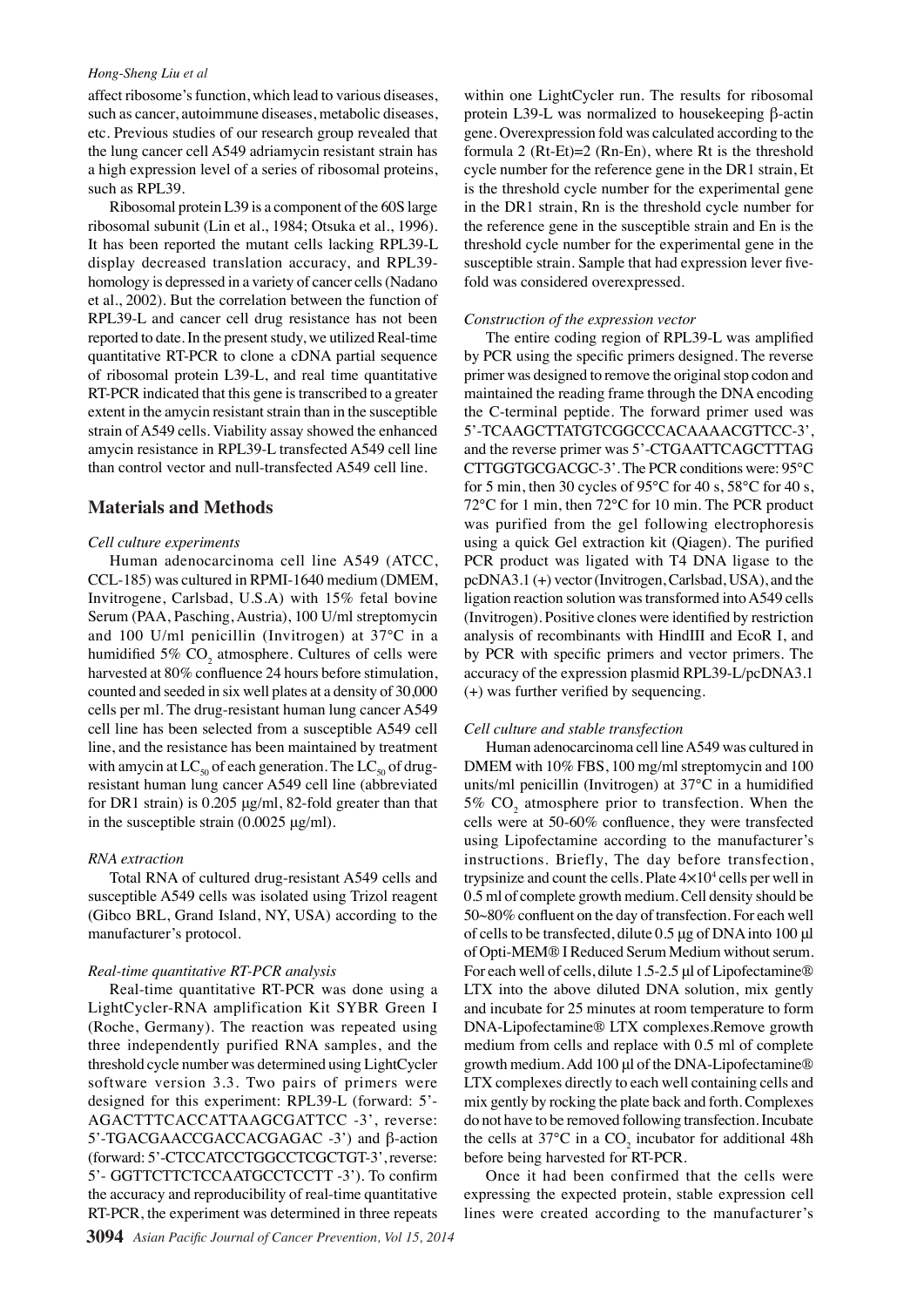instructions. Briefly, a kill curve was performed to test the cell line for sensitivity to 0.004 μg/ml amycin, which can kill cells within one week. Forty-eight hours post-transfection, the transfection solution was removed and fresh medium without amycin was added. The cells were split on a 1:5 ratio and allowed to attach for 20 min before the selective medium was added. The medium was removed and replaced with medium containing 0.003 μg/ml amycin, and the cells were incubated at 37℃. The selecting medium was replaced every 3-4 days until clones were observed. Eight days later, the medium was replaced with medium containing 0.002 μg/ml amycin. The resistant cell lines were isolated using a dilution method until only one colony was found in each well of a 96-well microtiter plate, after which the plate was incubated until the colony filled most area of the well. The cells were harvested and transferred to a 24-well plate with 0.5 ml fresh medium containing 0.002 μg/ml amycin, and the clone was expanded in 12- and 6-well plates, and finally a T-25 flask. The cells were analyzed for expression using RT-PCR and Western blotting.

## *Isolation of total RNA and RT-PCR analysis of the specific RPL39-L transcript*

Total RNA was isolated from transfected cells by using Trizol reagent (Invitrogen) according to the manufacturer's protocol. Five micrograms of isolated total RNA from each sample was used as a template for first-strand cDNA synthesis. The cDNA was synthesized at 70℃ for 5 min, and 0℃ for 5 min, then 37℃ 1.5hwith a random primer using Avian myeloblastosis virus (AMV) reverse transcriptase (TaKaRa). The reverse transcriptase was then inactivated at 99℃ for 5 min. PCR amplification of the RPL39-L gene was performed with the forward gene-specific primer (5'-ATGTCGGCCCACAAAACGTTCC-3') and the reverse vector primer (5'- TAGAACGCACAGTCGAGGC TA-3') for confirmation of transcriptional expression. The primers used for β-actin PCR amplification was: forward: 5'-CTCCATCCTGGCCTCGCTGT-3', reverse: 5'- GGTTCTTCTCCAATGCCTCCTT -3'. One microliter of the RT reaction product was used as the template for routine PCR. The following cycling parameters were used: 95 °C for 5 min followed by 25 cycles of 95 °C for 40 s, 58℃ for 40 s and 72℃ for 1 min, followed by a final extension step of 72℃ for 10 min.

## *3H-TdR incorporation*

A549 cells were kept in the presence of various concentrations of amycin for 72h before 3H-TdR incorporation. Eighteen hours before harvesting, 1 lCi of 3H-TdR was added to the medium of each well. To harvest the cells, DMEM medium was discarded, and cells were washed three times with 0.05 M PBS (pH 7.4), and detached from the microtiter wells by trypsinization. Detached A549 cells were harvested onto glass fiber filter paper using a mini-MASH II microharvesting device (Whittaker MA Bioproducts, Walkersville, MD) and 3H-TdR incorporated into A549 (cell associated 3H-TdR) was determined using a Wallac 1414 (WALLAC, Finland) liquid scintillation counter according to the manufacturer's

instructions. Relative viability (%) was calculated as the ratio of 3H-TdR reduction in treated cells to that of control cells (A549 cells transfected with vector and nulltransfected A549 cells). Each condition was performed in triplicate.

## *Statistical analysis*

The inhibiting effect (E) of the amycin on the cell viability was described by the equation: E=(Emax\*C)/  $(EC_{50}+C)$ . The horizontal axis is the concentration of amycin, vertical axis is the inhibition rate; Emax is the concentration at which maximum effect is reached, while  $EC_{50}$  (50% effective dose [ED<sub>50</sub>]) is the concentration at which 50% of the maximum effect is reached. The 95% confidence intervals were used to determine significant differences among different cells.

# **Results**

## *Real-time quantitative RT-PCR analysis*

Real-time quantitative RT-PCR was used to analysis the amplification fold of RPL39-L in drug-resistant human lung cancer A549 cell line and in susceptible A549 cell line. The cycle number of RPL39-L at which the amplification reached the threshold was normalized against β-actin cycle number to determine the relative copy numbers between drug-resistant human lung cancer A549 cell line and susceptible A549 cell line. The RPL39-L exhibited 8.2-fold higher level of transcription in drug-resistant human lung cancer A549 cell line than in susceptible A549 cell line. The results suggested that RPL39-L expression was up-regulated in drug-resistant human lung cancer A549 cell line (Figure 1).

## *Transcription and expression of RPL39-L in A549 cells*

After stable transfection cell line were gained, total RNA was isolated from control cells and RPL39-Ltransfected cells, and RT-PCR was performed using



**Figure 1. Quantitative RT-PCR Assay of RPL39-L mRNA in DR1 and Susceptible Strains of A549 Cell Line.** Quantitative RTPCR was performed by using a Lightcycle-RNA amplification Kit SYBR Green and repeated using three independently purified RNA samples. The enhancement of fluorescence was found to be proportional to the initial concentration of template cDNA. RPL39-L transcript copy numbers were normalized based on expression of the housekeeping β -actin from respective strains. DR1 represents drug-resistant strain and S represents a susceptible strain. The data are presented as means±SD. n=3, *p*=0.03.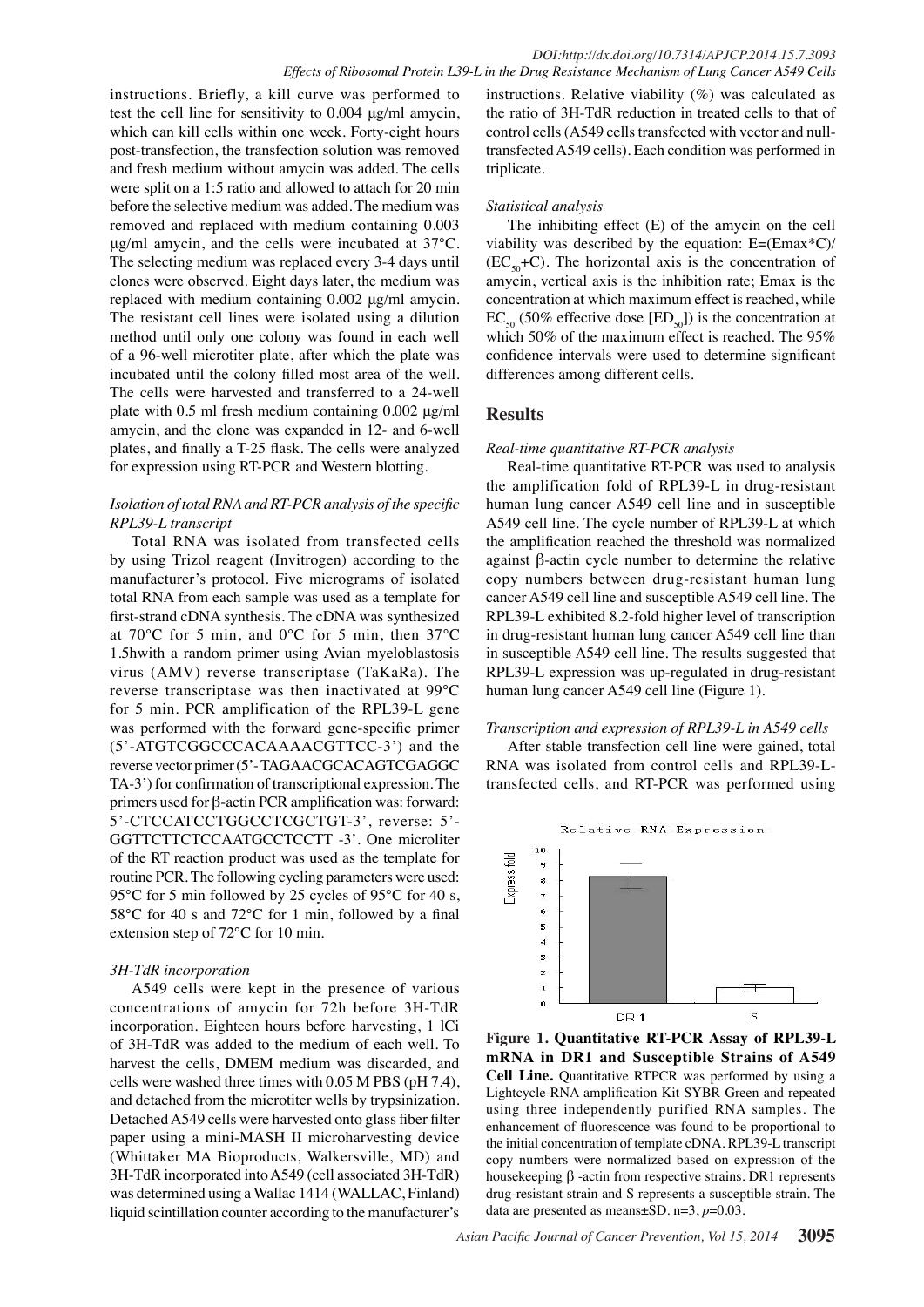*Hong-Sheng Liu et al*



**Figure 2. RT-PCR Analysis of RPL39-L mRNA in A549 Cells using Forward Primer of RPL39-L and Reverse Primer of Vector (1: null cell; 2: RPL39-L Transfected** 

75.0 75.0 detected in cells transfected with RPL39-L (lane 2); No signal was detected either in normal cells (lane 3) or in cells transfected with vector (lane 1)



**Figure 3. Inhibitive Effect of Amycin on Cell Viability.**  The cultured cells were treated with different concentration of amycin and incubated for 72 h. The inhibiting effect (E) of the amycin on the cell viability was described by the equation: E=  $(Emax*C) / (EC_{50} + C).$ 

forward RPL39-L-specific primer and the reverse vectorspecific primer. A pair of β-actin primers of A549 cell line was used to ensure the validity of the reaction system. A PCR product of the expected size, about 210 bp, was observed only in cells that were transfected with the RPL39-L gene (Figure 2), confirming that RPL39-L had been transcribed in the transfected cells.

#### *Viability assay*

To investigate the RPL39-L expression in relation to amycin resistance, A549 cell line stably transfected with RPL39-L or control vector and null-transfected A549 cells were used for this assay. The time course and dose-response of cell viability over a wide range of concentrations of amycin was measured based on the 3H-TdR incorporation assay. A549 cell line that is transfected with either RPL39-L or control vector gene or null-transfected A549 cells were treated with various concentrations of amycin (0.001, 0.003, 0.007, 0.015, 0.031, 0.062, 0.125, 0.25, 0.5 μg/ml) for 72h and cell survival was analyzed according to 3H-TdR incorporation in order to observe the cell viability. Expression of the RPL39-L gene improved the viability of amycin-treated A549 cells, the maximal protective effect was observed at 0.125 $\mu$ g/ml amycin (Figure 7). The EC<sub>50</sub> and 95% confidence intervals of null-transfected cells are 0.0021  $(0.0018-0.0024)$ , the EC<sub>50</sub> and 95% confidence intervals of vector-transfected cells are 0.0023 (0.0019-0.0026), and the  $EC_{50}$  and 95% confidence intervals of RPL39-L transfected cells are 0.203 (0.199-0.210). Obvious cell

viability augmentation was observed in the RPL39-L transfected A549 cells compared to null-transfected or vector-transfected cells (Figure 3).

## **Discussion**

Due to the continuous rise of morbidity and mortality rate, lung cancer focused the attention of clinical treatment (Maurice, 2013). Despite surgical operation, chemotherapy is the most common used methods for the lung cancer Cell; 3: Null Vector) .The production of the transcripts wa**s00.0** reatment (Saha et al., 2013) Scientists have made

> unrem  $\overline{6.3}$  for  $\overline{10.1}$  ene  $\overline{20.3}$  lies on drug resistance in lung cancer cells. Genetic variants in the PI3K, PTEN,  $AKT \longrightarrow PR$  by een 25.0 **med can be** 30.0

**20.3 10.1 10.1 energency**<br> **20.3 12.5 13.8 13.8 13.8 13.8 13.9 13.9 13.9 13.9 13.9 13.9 13.9 13.9** 

**20.3 6.3 10.1**

 $\mu$ K ay and  $\mu$  the prediction of plants of plants and penalty plants of plants of plants of plants of plants of plants and  $\mu$  being a set of plants of plants of plants of plants of plants of plants of plants of plant respon $\begin{bmatrix} 1 \end{bmatrix}$   $\begin{bmatrix} 1 \end{bmatrix}$  and  $\begin{bmatrix} 46.8 \end{bmatrix}$  bn- $\begin{bmatrix} 2 \end{bmatrix}$   $\begin{bmatrix} 2 \end{bmatrix}$   $\begin{bmatrix} 2 \end{bmatrix}$   $\begin{bmatrix} 2 \end{bmatrix}$   $\begin{bmatrix} 2 \end{bmatrix}$   $\begin{bmatrix} 2 \end{bmatrix}$   $\begin{bmatrix} 2 \end{bmatrix}$   $\begin{bmatrix} 3 \end{bmatrix}$   $\begin{bmatrix} 2 \end{bmatrix}$  al., 20<sup> $\parallel$  30.3</sup>  $\parallel$  over  $\parallel$  or  $\parallel$  ssid  $\parallel$   $\parallel$  po $\parallel$   $\parallel$  ucible factor  $\begin{array}{|c|c|c|c|c|} \hline \end{array}$  duc  $\begin{array}{|c|c|c|c|c|c|} \hline \end{array}$  **31.3**  $\begin{array}{|c|c|c|c|c|}\hline \end{array}$  30.0 the chemotherapeutic sensitivity of lung cancell line  $A549$   $\vert \text{oxi} \vert$   $\vert \text{onr} \vert$   $\vert \text{u e} \vert$   $\vert \text{12}$ ). Among  $\text{e}$ sis $\parallel$  heclessists  $\parallel$  lung cancer treatment 31.3  $\frac{m}{1}$  38.0 drug resistance has become the  $\frac{12}{31.3}$   $\frac{1}{21.3}$   $\frac{1}{21.3}$   $\frac{1}{21.3}$   $\frac{1}{21.3}$   $\frac{1}{21.3}$   $\frac{1}{21.3}$   $\frac{1}{21.3}$   $\frac{1}{21.3}$   $\frac{1}{21.3}$   $\frac{1}{21.3}$   $\frac{1}{21.3}$   $\frac{1}{21.3}$   $\frac{1}{21.3}$   $\frac{1}{21.3}$   $\frac{1}{21.3}$   $\frac{1}{21.3}$ et al.,  $\|\mathbf{S}\mathbf{t}\|$  the exp changes of **Q**ung cancer cell resistance to chemotherapy drugs mainly focused on MDR genes and non MDR genes of multidrug resistance mechanism (Brewer et al., 2014). 2012). While decreasing the expression of P-glycoprotein (P-gp), multi-drug resistance-associated protein (MRP1) and glutathione-S-transferase Π (GST-Π), vinorelbine can increas the drug sensitivity to is platin and intracellular 25.0 25.0 50.0 50.0 Newly diagnosed without treatment Newly diagnosed with treatment Persistence or recurrence Remission **54.2 54.2 46.8 56.3 38.0 31.3 38.0 31.3**Newly diagnosed without treatment Newly diagnosed with treatment **PEMDR** ge**lg**<br> **L**eal., 2014<br> **P**erssion or<br> **PERSISION**<br> **PERSISION**<br> **PERSISION**<br> **PERSISION**<br> **PERSISION**<br> **PERSISION 56.3**  $\begin{bmatrix} 1 \sqrt{a} & 46.8 & 911 \ \text{ov} & 46.8 & 911 \ \text{svi} & 1 \sqrt{a} & 54.2 & \text{ncip} \\ 1 \sqrt{a} & 54.2 & \text{ncip} & 31.3 & \text{can enhance} \\ \text{rap} & \text{nsi} & \text{rf} & \text{lt} \\ \text{oxi} & \text{onr} & \text{fu} & \text{cer cell line} \\ \text{sis} & \text{rec} & \text{stu} & \text{lupg cancer} \\ \text{31.3} & \text{re} & \text{cm} & \text{tan} \\ \$ 

accumulation of rhodamine-12 $\frac{2}{3}$  in A549/DDP cells (Zhou et al.,  $201\overline{\mathbf{B}}$ ; P-glycoprotein (P-gp), lung resistance-related protein ( $\mathbf{\vec{R}}$ P) and  $\mathbf{\vec{R}}$ utathione-S-transferase- $\pi$  (GST- $\pi$ ) were all  $\frac{2}{2}$  volved  $\frac{2}{2}$  the MDR mechanism of breast cancer ( $\mathcal{F}$ en et al., 2013). In this study, we found that the ribosomal protein L39-L transcription level was 8.2 times higher in drug-resistant human lung cancer A549 cell line than in susceptible A549 cell line. Expression of RPL39-L in susceptible A549 cell line also increases resistance against amycin. Although we do not have enough information to pinpoint the exact role of RPL39-L in amycin resistance, our results suggest that RPL39-L is a good candidate for future studies of amycin resistance.

As a ribosomal protein, RPL39-L can influence the synthesis of a subset of proteins (Tan et al., 2007). The altered translational profile may enhance the overall fitness of the cells and increase the tolerance of the cells and the organisms against harmful chemicals such as amycin (Edrington et al., 2014). It has been reported that RPL39-L expression is important for mitochondrial biogenesis. Since mitochondria are the organelles responsible for the oxidation reaction, their increase can accelerate the rate to detoxify amycin. This may be a possible way that RPL39-L mediates amycin resistance. RPL39-L may also help to increase the expression of other proteins to help to degrade amycin. Proteomic study to characterize those target proteins is needed to elucidate the mechanism of RPL39-L-dependent amycin resistance.

Since RPL39-L is likely an upstream factor of amycin resistance, its increase may cause a more significant



None None